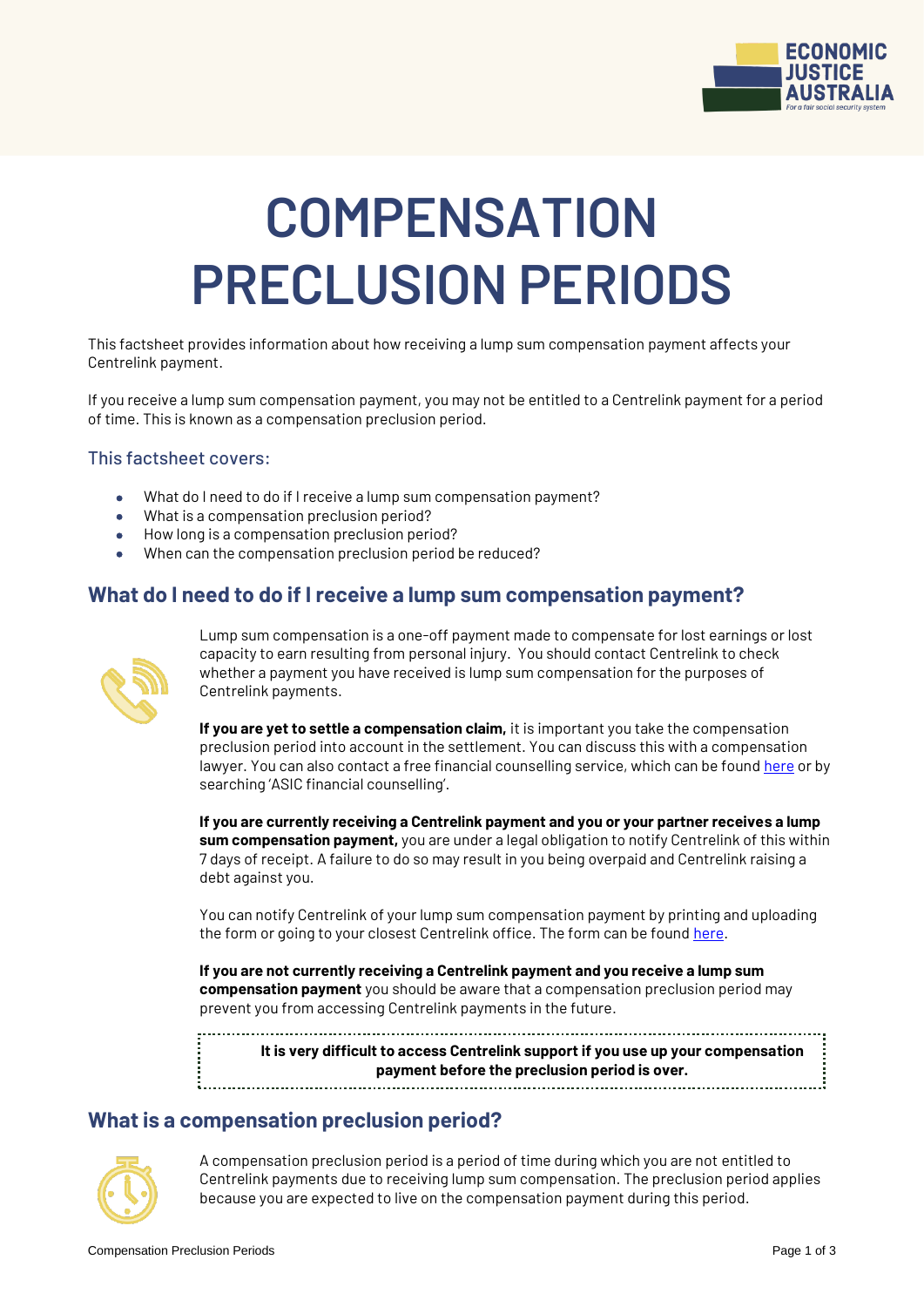



You should plan your finances carefully and obtain advice from a financial counsellor to make you are able to support yourself over the entire preclusion period.

This applies to almost all Centrelink payments.

You may also have to repay money to Centrelink if you were paid a social security payment during the preclusion period. This is called a compensation charge. In rare cases, you may be able to successfully appeal the compensation charge and have the money paid back to you. You should contact your closest Economic Justice Australia member centre for further advice on this. To find your closest centre se[e here.](https://www.ejaustralia.org.au/wp/legal-help-centrelink/)

See our factsheet 'Appealing a Centrelink Decision' for more information on this process, [here.](https://www.ejaustralia.org.au/wp/self-help/)

Some Centrelink payments are not subject to a preclusion period. You should contact Centrelink to see if you are eligible for any of these payments:

- Family Tax Benefit, if you have children and provide them with care,
- Carer Allowance, if you care for a person on a daily basis, or
- Mobility Allowance, if you require substantial assistance to use public transport because of a disability (closed to new entrants from 1 July 2020).

You might be eligible for a Low Income Health Care Card 12 months after you receive compensation.

#### **How long is a compensation preclusion period?**

| __ | _____ |     |
|----|-------|-----|
| __ | __    | ___ |
|    |       |     |

In most cases, the preclusion period is calculated from the date you lost your capacity to earn, which is usually the date of the personal injury that relates to the compensation payment.

Centrelink uses a specific formula for working out the length of your preclusion period. The specific length of your preclusion period will be determined by Centrelink after you have given them information about your compensation payment. You can get an estimate of the preclusion period length by using Centrelink's online calculator which can be accesse[d here.](https://www.humanservices.gov.au/customer/enablers/compensation-estimator)

Your total lump sum compensation payment is used to calculate the preclusion period even if you did not receive all of the money. For example, even if you used some of the compensation payment to pay for legal fees, the total amount you settled for is used to calculate the preclusion period.

#### **When can a compensation preclusion period be reduced?**

In most cases, the preclusion period cannot be reduced. You will need to show that there are 'special circumstances' for the period to be reduced. 'Special circumstances' mean that your situation is unusual, unforeseen or exceptional and that this creates extreme hardship or an unjust or unreasonable situation.

If you have received a compensation lump sum and you no longer have enough left to live on, you should lodge a claim for a Centrelink payment. If it is rejected, you can ask for a review of the decision by an Authorised Review Officer. Decisions about preclusion periods are rarely changed, so it is a good idea to get legal advice from one of our member centres before asking for a review.

See our factsheet 'Appealing to Centrelink' for more information on this process.